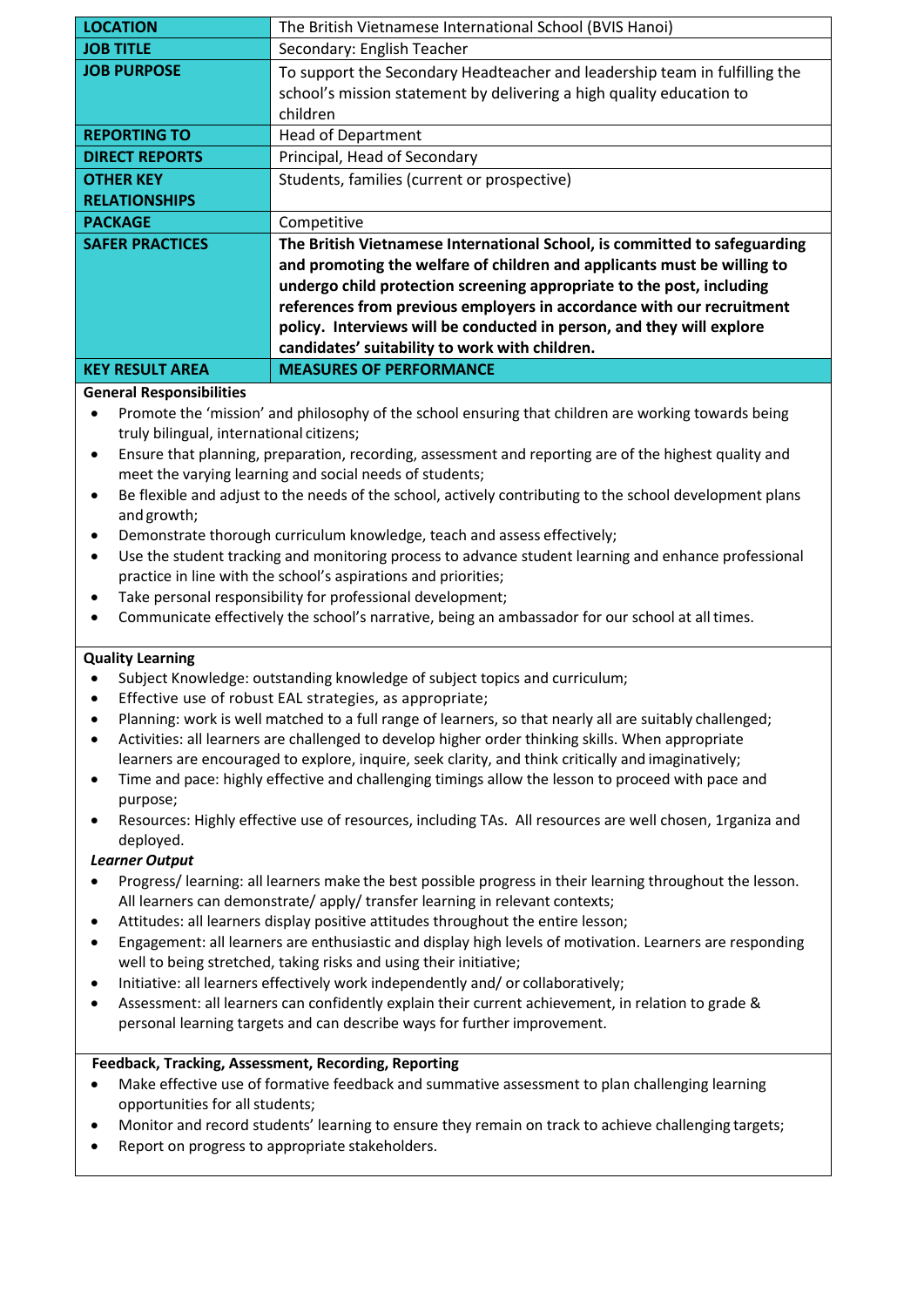### **Pastoral Care**

- Be the first point of contact and provide pastoral care to class children;
- To take on the role of form tutor to any year group in secondary;
- Maintain a purposeful and safe learning environment for all children;
- Promote the general progress and well-being of individual children and of the class as a whole;
- Contribute to the preparation of action plans and other support mechanisms;
- Communicate effectively with parents, liaising with other staff as appropriate.

#### **Extra-Curricular Activities**

- Support the life of the school beyond the classroom;
- Undertake the planning and 2rganization of day trips within the subject as required;
- Deliver extra-curricular clubs in line with the school's expectations;
- Support all Key stage events such as productions and assemblies.

### **Personal Development**

- Participate fully in the school's Performance Management procedures and appraisal, including objective setting
- Continual development through the identification and implementation of your own Personal Development Plan, leading to improved performance
- Participate in learning walks, observations and coaching, as appropriate

#### **OTHER**

- Promote and embodies *The CORE 7 Leadership Capabilities:* 
	- 1. **Accountable**  Establishes a high performing culture and accepts accountability for organisational performance.
	- 2. **Strategic**  Leads opportunity and is committed to continuous improvement aligned with the organisational vision and direction
	- 3. **Collaborative**  Works collaboratively with others to achieve organisational outcomes
	- 4. **Entrepreneurial**  Creates organisational value for diverse stakeholders and achieves commercial success
	- 5. **Enabling**  Drives excellence through valuing and developing others
	- 6. **Agile**  Achieves personal and organisational success within a changing, dynamic and complex environment
	- 7. **Resilient**  Demonstrates personal resilience within a demanding environment of high expectations
- Each individual must ensure that they meet their statutory responsibilities and Company policies with regard to Health and Safety, Equal Opportunities and other relevant legislation
- A commitment to safeguarding and promoting the welfare of all pupils.
- Willingness to undertake appropriate child protection training when required  $\infty$ Be a valued member of the team and organisation $\infty$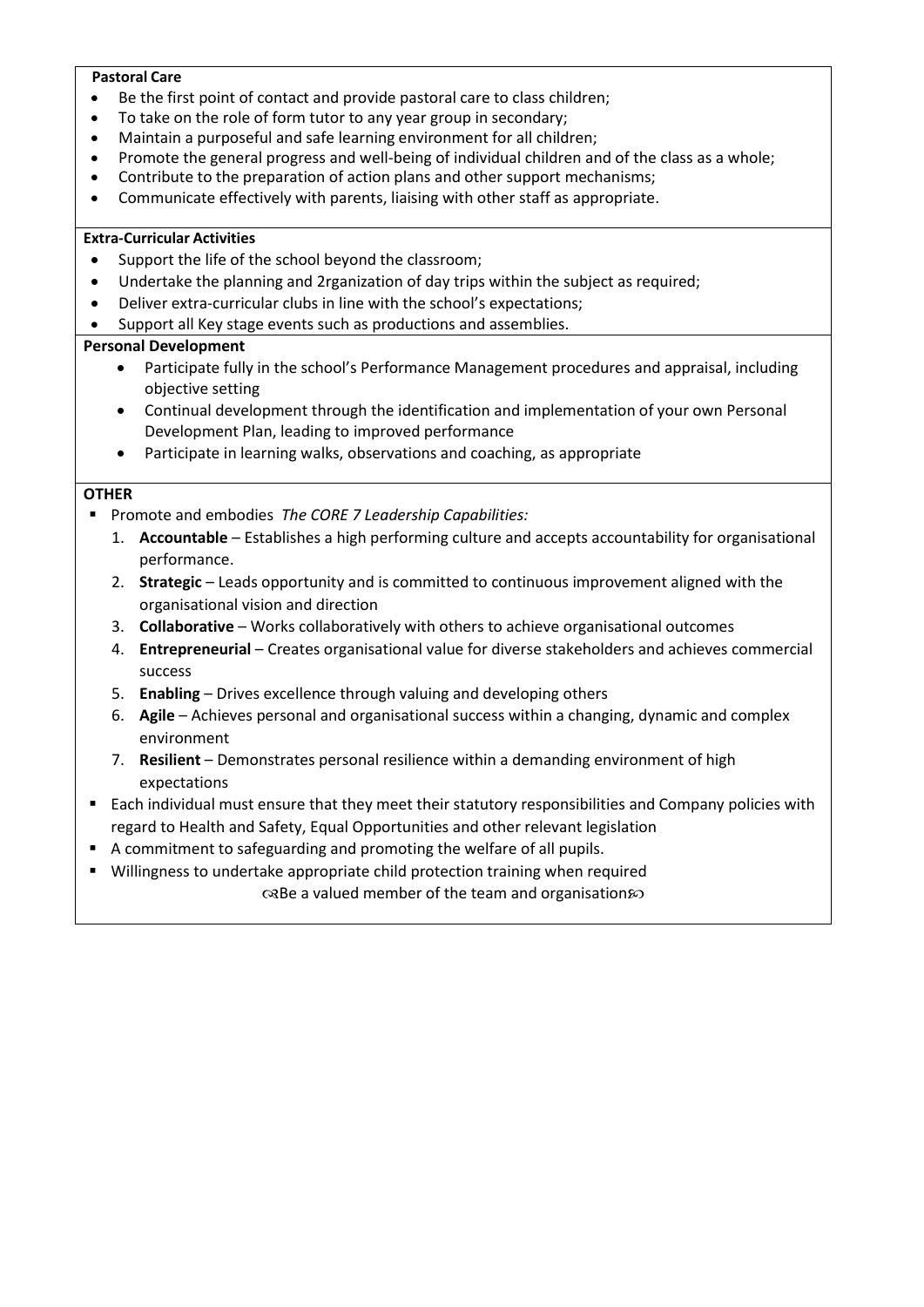| <b>PERSON SPECIFICATIONS</b>                                                                                                    |                                                                    |                         |  |
|---------------------------------------------------------------------------------------------------------------------------------|--------------------------------------------------------------------|-------------------------|--|
| <b>Qualifications/Training</b>                                                                                                  |                                                                    |                         |  |
| $\bullet$                                                                                                                       | Qualified to degree level or above plus PGCE/QTS                   |                         |  |
| Experience of delivering a UK National Curriculum to KS3<br>$\bullet$                                                           |                                                                    | Essential               |  |
|                                                                                                                                 | Experience of delivering GCSE and A Level                          |                         |  |
| <b>Experience</b>                                                                                                               |                                                                    |                         |  |
| $\bullet$                                                                                                                       | Proven track record with at least three years' teaching experience | Essential               |  |
| <b>History Teaching Ability</b><br>$\bullet$                                                                                    |                                                                    | <b>Highly Desirable</b> |  |
| Experience of being part of a highly successful department and school<br>$\bullet$                                              |                                                                    | <b>Highly Desirable</b> |  |
| Good classroom practice and interpersonal skills<br>$\bullet$                                                                   |                                                                    | Essential               |  |
| Demonstrable evidence of innovating and adapting curricula to engage children<br>$\bullet$<br>and enable them to perform highly |                                                                    | Essential               |  |
| Working in partnership with parents                                                                                             |                                                                    | Essential               |  |
| <b>Skills</b>                                                                                                                   |                                                                    |                         |  |
| Excellent oral and written communication skills<br>$\bullet$                                                                    |                                                                    | Essential               |  |
| Experience of leading meetings or INSET sessions<br>$\bullet$                                                                   |                                                                    | Desirable               |  |
| Range of teaching experience with different age-ranges and English proficiency<br>$\bullet$<br>levels.                          |                                                                    | Desirable               |  |
| $\bullet$                                                                                                                       | Ability to engage children and enable them to perform highly       | Essential               |  |
| Evidence of commitment to continuous professional development<br>$\bullet$                                                      |                                                                    | Essential               |  |
| $\bullet$                                                                                                                       | Confident global citizen or a willingness to become one            |                         |  |
| Understand the complex and demanding environment of an international school<br>$\bullet$<br>community                           |                                                                    | Desirable               |  |
| <b>Personal Attributes</b>                                                                                                      |                                                                    |                         |  |
| High levels of personal integrity.<br>٠                                                                                         |                                                                    | Essential               |  |
| Excellent organisational and time-management skills<br>٠                                                                        |                                                                    | Essential               |  |
| Attention to detail<br>٠                                                                                                        |                                                                    | Essential               |  |
| Passionate about education and young people<br>$\blacksquare$                                                                   |                                                                    | Essential               |  |
| Ability to work under pressure and remain calm<br>٠                                                                             |                                                                    | Essential               |  |
| Willingness to take on multiple tasks<br>٠                                                                                      |                                                                    | Essential               |  |
| Proactive and able to prompt others to ensure deadlines are achieved<br>٠                                                       |                                                                    | Essential               |  |
| Self-motivated and enthusiastic<br>٠                                                                                            |                                                                    | Essential               |  |
| Ability to work independently<br>$\blacksquare$                                                                                 |                                                                    | Essential               |  |
| Continually strive for improvement and to continued professional development<br>$\blacksquare$                                  |                                                                    | Essential               |  |
| Adaptability<br>٠                                                                                                               |                                                                    | Essential               |  |

## **OTHER CONDITIONS**

Compliance with visa requirements for working in Vietnam.

At Nord Anglia Education we are committed to providing a world class, safe, happy environment in which children and young people are able to thrive and learn. We are committed to safeguarding and promoting the welfare of all our pupils irrespective of race, ability, religion, gender or culture.

All post holders in regulated activity (having regular unsupervised contact with children) are subject to appropriate national and international vetting procedures including satisfactory criminal record checks from both Country of residence/birth and any Country of residence within the last 10 years.